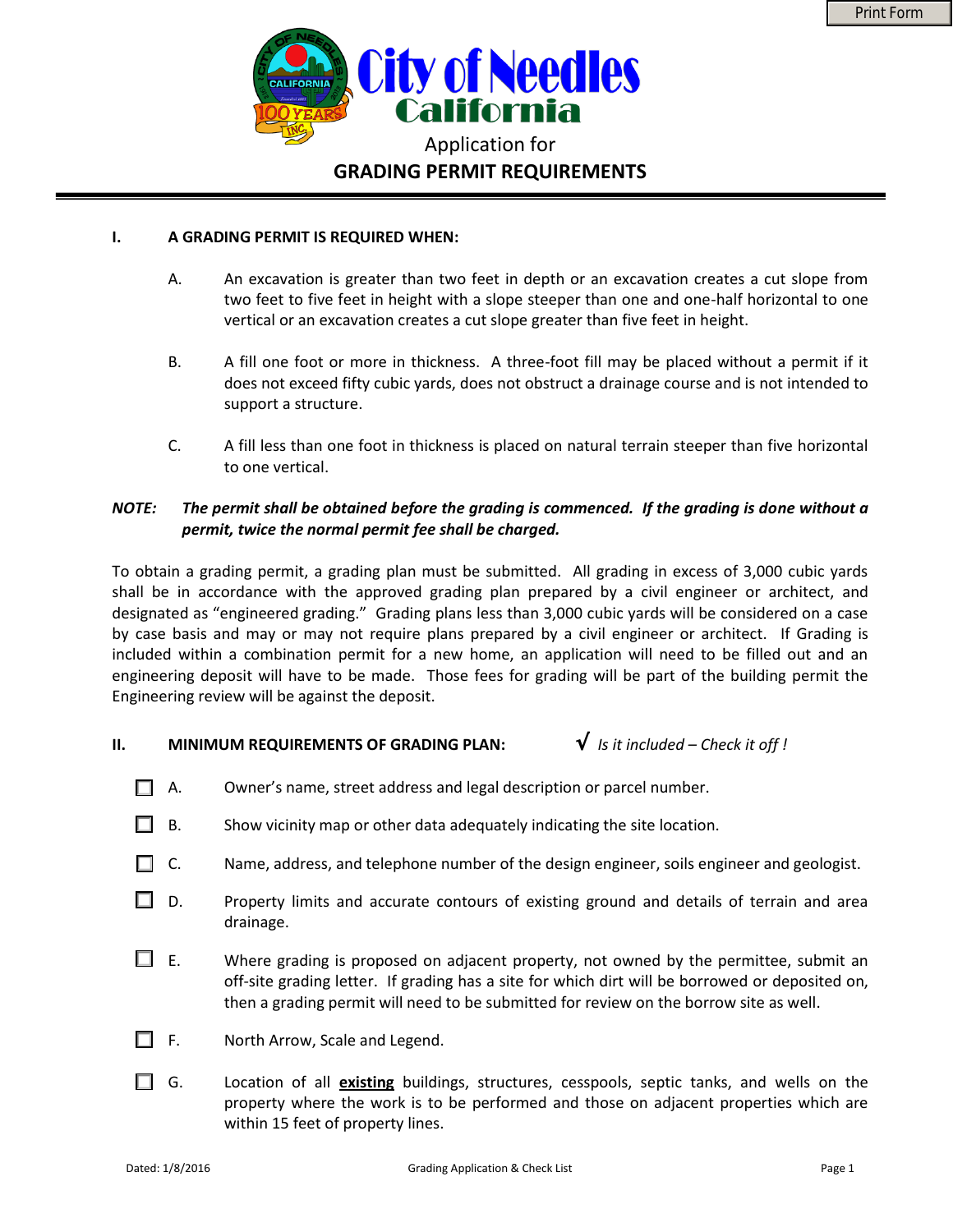- П H. Show location of the **proposed** on-site septic facilities or connection to public sewer, if part of a building project.
- П. I. Show location of the **proposed** water supply, either the well location or connection to the public system, if part of a building project.
- $\Box$ J. Show location of the **proposed** building layout and access roads, if part of a building project.
- П. K. Show the location of the "Ordinary High Water Mark" along the Colorado River per USACE Regulatory Guidance Letter dated 12-7-2005 – attached.
- L. Show **proposed** retaining walls and section, if applicable.
- П M. Limiting dimensions, elevations or finish contours to be achieved by the grading, and proposed drainage channels and related construction.
- П. N. Detailed plans of all surface and subsurface drainage devices, walls, cribbing, dams and other protective devices to be constructed with, or as a part of, the proposed work together with a map showing the drainage area and the estimated runoff of the area served by any drains.
- $\Box$  0. Show location and details of berms and swales.
- П P. Show details of benching.
- $\Box$  Q. For compacted fill, specify on the plan:
	- 1. Method of preparing natural ground.
	- 2. Foundation bearing value desired.
	- 3. Percent compaction desired 90% of maximum density per ASTM D 1557 modified to three layers.
	- $\Box$  4. Number of tests to be made (1 test for each 2 feet of fill or each 1,000 cubic yards, whichever is greater).
	- $\Box$  5. A description of the fill material and borrow location(s).
- $\Box$  R. Show slope setbacks from property lines.
- П S. Show amounts of excavation and fill, (Cubic yards).
- П T. Show typical lot drainage in subdivisions.
- П. U. Show finished floor elevations.
- $\Box$  V. Draw top and toe of slopes to scale.
- $\Box$  W. Show proposed slope of cut and fill surfaces. (Ratio of horizontal distance to vertical distance.)
- П. X. Show location of cut-fill contact (daylight) lines.
- *Y. For single lot grading not involving land division or parcel maps, submit*  (2)Two copies, all others submit (3) Three sets of full size drawings (minimum 36 x 24).

#### **III. PLANTING:**

The surface of all slopes more than five feet in height and greater than five horizontal to one vertical shall be protected against erosion by planting.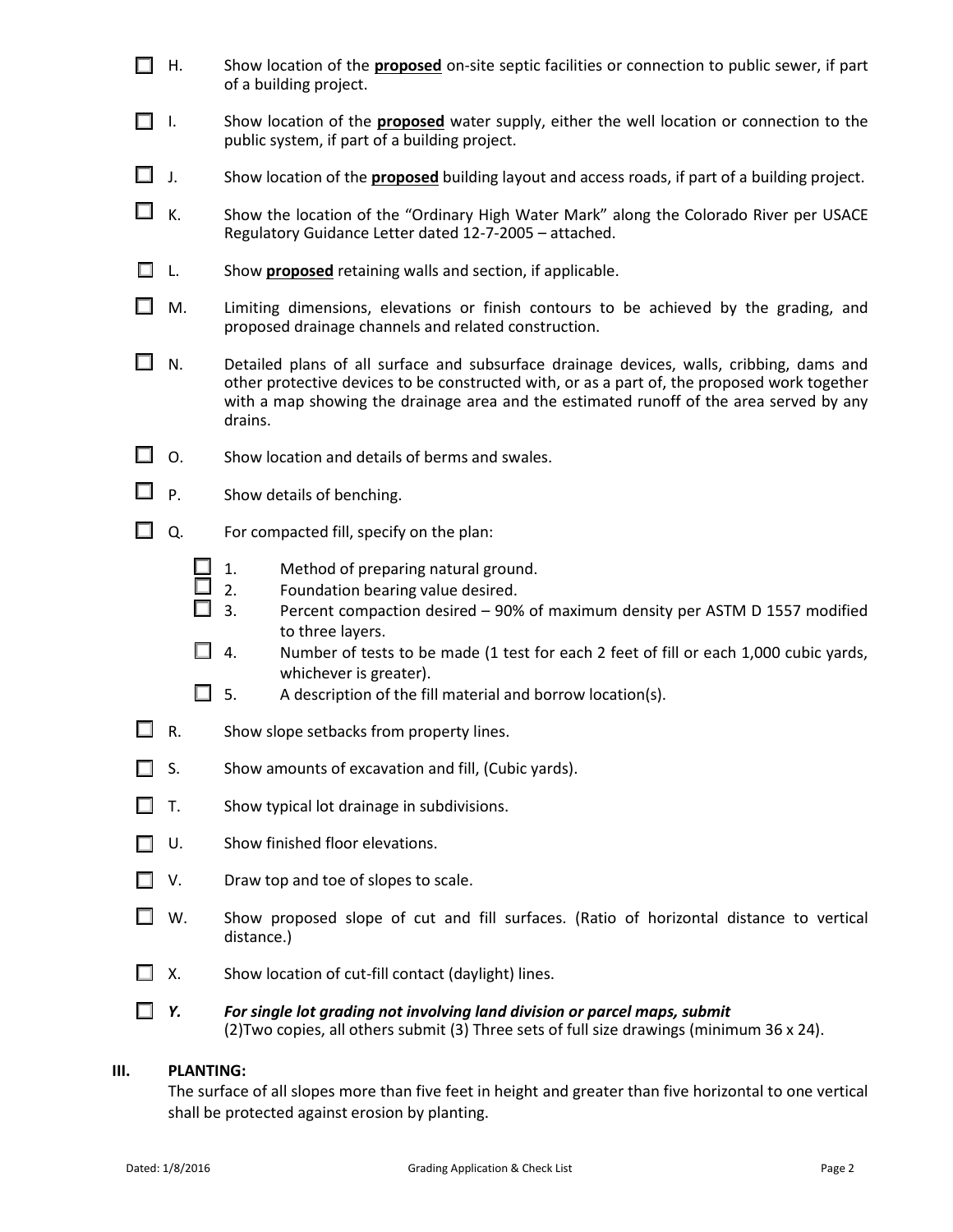#### **Application Questionnaire**

Complete all sections of this application. Please refer to the checklist contained in the information packet for complete information on submittal requirements. The information furnished in this application will be used in evaluating your project pursuant to the California Environmental Quality Act (CEQA). If you believe an item does not apply to your project, mark it "N/A". Do not leave any blank spaces.

|                                                                                                                                       |                                             |                                            | <b>APPLICATION DATE</b>                             |                          |                |
|---------------------------------------------------------------------------------------------------------------------------------------|---------------------------------------------|--------------------------------------------|-----------------------------------------------------|--------------------------|----------------|
| $\Box$ BUILDING PAD<br><b>Application Type:</b>                                                                                       | $\Box$ LOT CLEARING $\Box$ ENGINEER GRADING |                                            | <b>COMBINATION PERMIT #</b>                         |                          |                |
| <b>OWNER INFORMATION #1</b>                                                                                                           |                                             |                                            |                                                     |                          |                |
| <b>Name</b>                                                                                                                           | Phone Number                                | <u> 1990 - Johann Barbara, martin eta </u> | Cell                                                |                          |                |
| Address<br><u> 1989 - Johann Barnett, fransk politiker (d. 19</u>                                                                     | City                                        | State                                      | Zip                                                 |                          |                |
| Email                                                                                                                                 | <b>APN</b>                                  |                                            |                                                     |                          |                |
| <b>ENGINEER INFORMATION</b>                                                                                                           |                                             |                                            |                                                     |                          |                |
| <b>Company Name</b>                                                                                                                   | Preparer                                    |                                            | Phone                                               |                          |                |
| Address<br><u> 1989 - Johann Barn, fransk politik fotograf (</u>                                                                      | City                                        | State                                      | Zip                                                 |                          |                |
| Email                                                                                                                                 |                                             | Lic $#$                                    |                                                     |                          |                |
| PROPERTIES ON EACH SIDE / BORROW SITE                                                                                                 |                                             |                                            |                                                     |                          |                |
| <b>APN</b><br>Owner                                                                                                                   |                                             | Export $\square$                           | Borrow $\square$                                    | Letter Attached          |                |
| <b>APN</b><br>Owner                                                                                                                   |                                             | Export $\Box$                              | Borrow $\Box$                                       | Letter Attached          |                |
| <b>APN</b><br>Owner                                                                                                                   |                                             | Export $\square$                           | Borrow $\Box$                                       | Letter Attached          | $\mathbb{R}^n$ |
| <b>PROJECT SPECIFIC INFORMATION</b>                                                                                                   |                                             |                                            |                                                     |                          |                |
| Current Property Acreage: Acres                                                                                                       | CUT:                                        | FILL:                                      | <b>TOTAL MOVED:</b>                                 |                          |                |
| Township: Range: Section:                                                                                                             |                                             | <b>CURRENT ZONE:</b>                       |                                                     |                          |                |
| Does the property have any structure currently?                                                                                       | Yes                                         | No                                         |                                                     | Int'l<br><b>Building</b> |                |
| Does the property have City Sewer or Septic?                                                                                          | <b>City Sewer</b>                           | Septic                                     | Forward to Dept.<br>Waste Water Dept.               |                          |                |
| Does the property have City Water or Well?                                                                                            | City Water                                  | Well                                       | Forward to Dept.<br>Water Dept.<br>Forward to Dept. |                          |                |
| Does the grading involve GRADING below the high water mark?<br>(If Yes - Applicant must get a 404 permit from Army Corp of Engineers) | $\Box$ Yes                                  | No<br>H                                    | <b>Electric Dept.</b><br>Forward to Dept.           |                          |                |
| Please indicate which portion of the land will be GRADED?                                                                             | IINE                                        | SW<br><b>NW</b><br>SE                      | ⅓<br><b>FULL</b>                                    |                          |                |

### **Applicant Affidavit**

I \_\_\_\_\_\_\_\_\_\_\_\_\_\_\_\_\_\_\_\_\_\_\_\_\_\_\_\_\_\_\_\_, do hereby state that I am the owner or agent of the subject property pertaining to this application. The statements, information, exhibits, and all plans herein or attached or submitted herewith and agree to pay all adopted and customary fees of the City of Needles relating to this application.

Signed: \_\_\_\_\_\_\_\_\_\_\_\_\_\_\_\_\_\_\_\_\_\_\_\_\_\_\_\_\_\_\_\_ Date: \_\_\_\_\_\_\_\_\_\_\_\_\_\_\_\_\_\_\_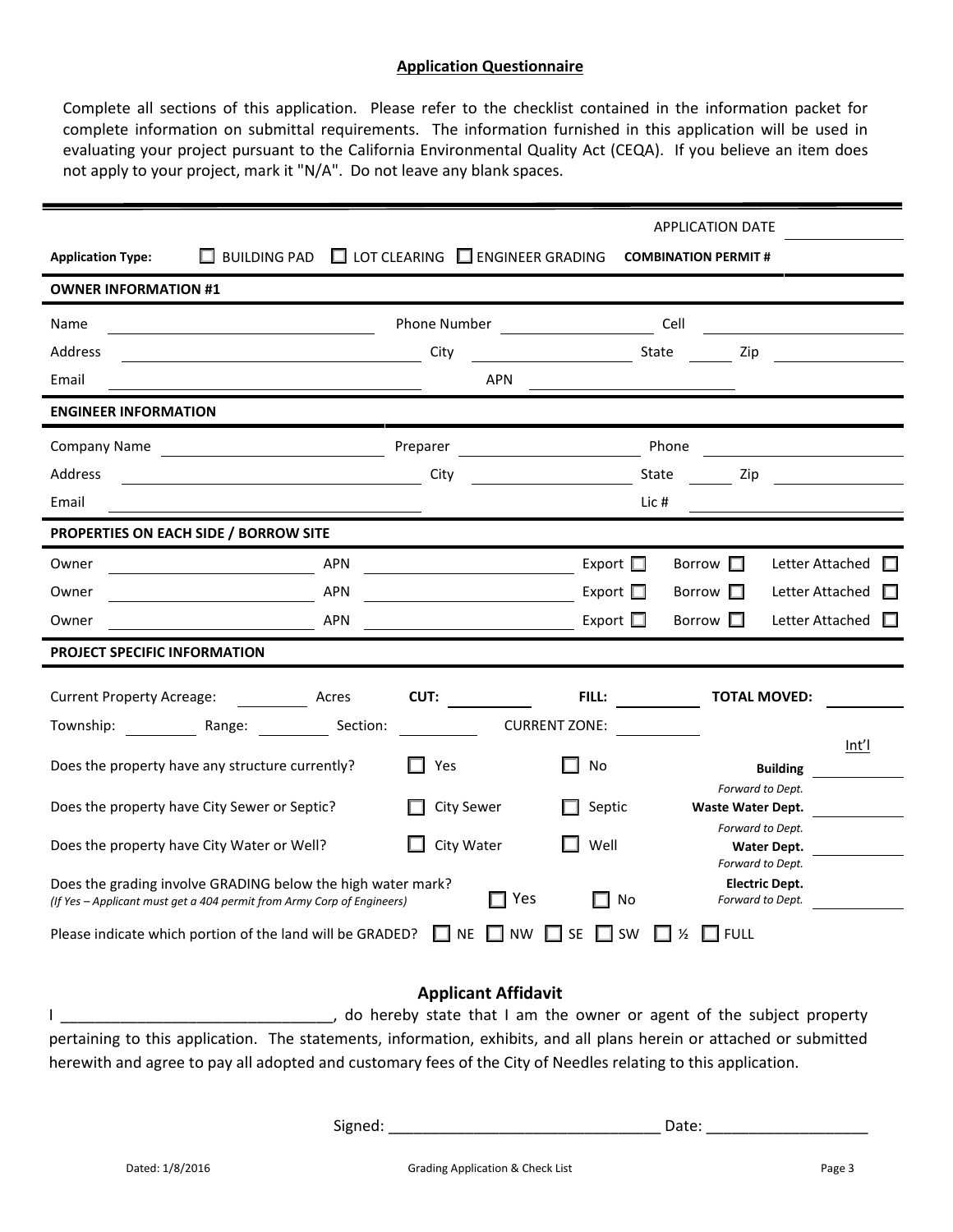# **THE FOLLOWING IS FOR CITY OF NEEDLES REVIEW – PLEASE DO NOT WRITE BELOW**

| <b>Application Type:</b>         | <b>BUILDING PAD</b> | $\Box$ LOT CLEARING                                                                                               |      | $\Box$ ENGINEER GRADING | $\Box$ ACCESS ROAD |
|----------------------------------|---------------------|-------------------------------------------------------------------------------------------------------------------|------|-------------------------|--------------------|
|                                  |                     | PART OF A COMBINATION PERMIT                                                                                      |      |                         |                    |
| <b>Within the Package:</b>       |                     |                                                                                                                   |      | Date:                   |                    |
| Reviewer                         | <b>Comments</b>     | <b>Application Attached</b>                                                                                       | Item |                         |                    |
|                                  |                     | Correct Fees Received \$2,000 Review Deposit.                                                                     |      |                         |                    |
|                                  |                     | Funds Deposited to Acct:                                                                                          |      | <b>DD</b>               | ER                 |
|                                  |                     | Adjacent property, not owned by the permittee, attached an off-site<br>grading letter.                            |      |                         |                    |
|                                  |                     | Cut & Fill amounts indicated                                                                                      |      |                         |                    |
|                                  |                     | Borrow Site / involvement indicated                                                                               |      |                         |                    |
|                                  |                     | If Borrow Site / Involvement indicated - Is a separate Grading plan<br>submitted.                                 |      |                         |                    |
|                                  |                     | If Engineering grading is submitted - Are plans Stamped and Signed.                                               |      |                         |                    |
| <b>Engineers or Staff Review</b> |                     | <b>Minimum Requirements of Grading Plan</b>                                                                       |      | Date:                   |                    |
|                                  |                     | Owner's name, street address and legal description or parcel number.                                              |      |                         |                    |
|                                  |                     | Show vicinity map or other data adequately indicating the site location.                                          |      |                         |                    |
|                                  |                     | Name, address, and telephone number of the design engineer, soils<br>engineer and geologist.                      |      |                         |                    |
|                                  |                     | Property limits and accurate contours of existing ground and details of<br>terrain and area drainage with labels. |      |                         |                    |
|                                  |                     | Where grading is proposed on adjacent property, not owned by the<br>permittee, submit an off-site grading letter. |      |                         |                    |
|                                  |                     | North Arrow, Scale and Legend and Drawing Labeling?                                                               |      |                         |                    |

# **Check List for "GRADING" Review**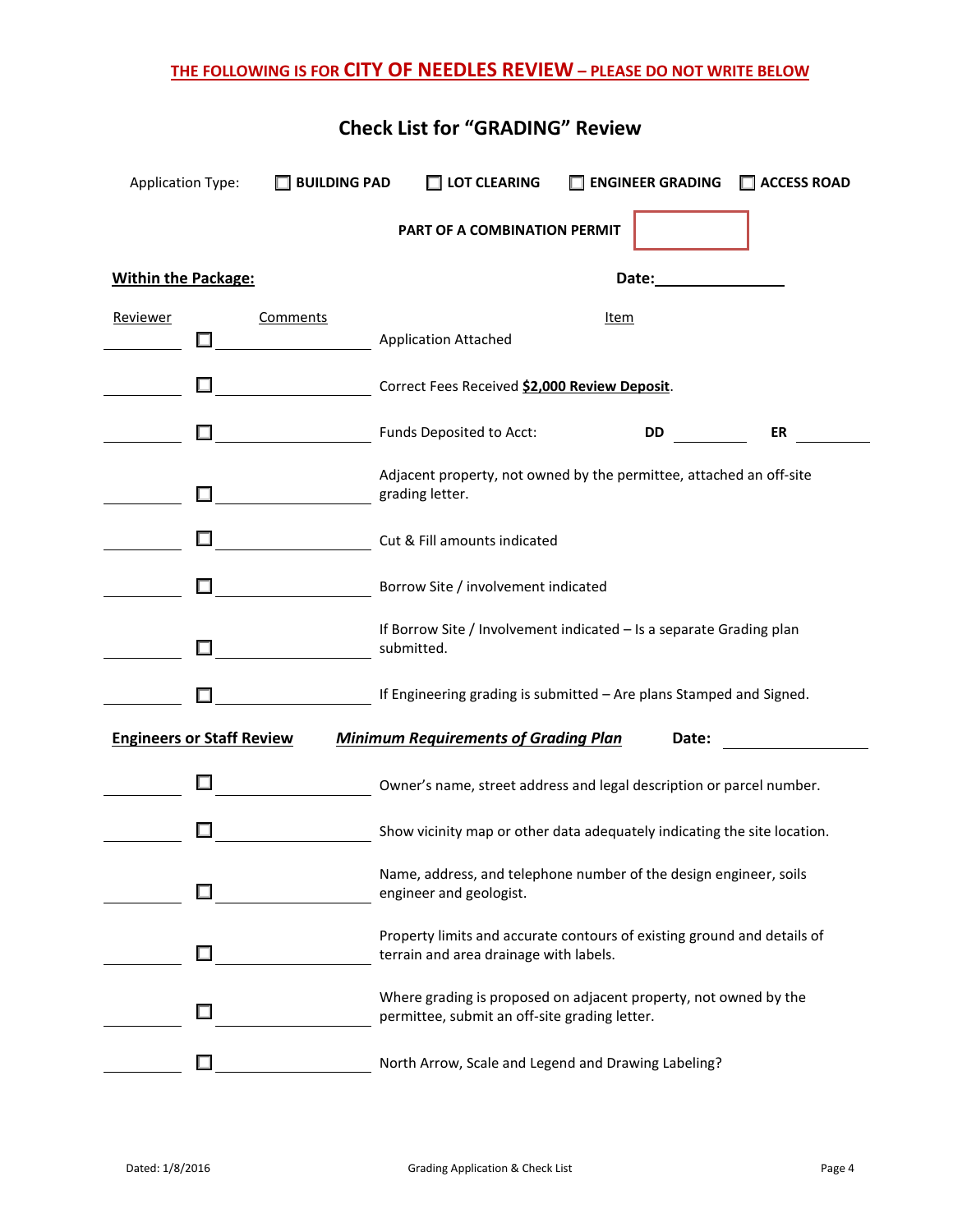| Reviewer                    | <b>Comments</b> | Item                                                                                                                                                 |  |  |  |  |
|-----------------------------|-----------------|------------------------------------------------------------------------------------------------------------------------------------------------------|--|--|--|--|
|                             |                 | Location of all <b>existing</b> buildings, structures, cesspools, septic tanks, and                                                                  |  |  |  |  |
|                             |                 | wells on the property where the work is to be performed and those on                                                                                 |  |  |  |  |
|                             |                 | adjacent properties which are within 15 feet of property lines.                                                                                      |  |  |  |  |
|                             |                 |                                                                                                                                                      |  |  |  |  |
|                             |                 | Show location of the <b>proposed</b> on-site septic facilities or connection to<br>public sewer, if part of a building project.                      |  |  |  |  |
|                             |                 |                                                                                                                                                      |  |  |  |  |
|                             |                 | Show location of the <b>proposed</b> water supply, either the well location or                                                                       |  |  |  |  |
|                             |                 | connection to the public system, if part of a building project.                                                                                      |  |  |  |  |
|                             |                 |                                                                                                                                                      |  |  |  |  |
|                             |                 | Show the location of the "Ordinary High Water Mark" along the Colorado                                                                               |  |  |  |  |
|                             |                 | River per USACE Regulatory Guidance Letter dated 12-7-2005 - attached.                                                                               |  |  |  |  |
|                             |                 |                                                                                                                                                      |  |  |  |  |
|                             |                 | Show location of the <b>proposed</b> building layout and access roads, if part of a<br>building project.                                             |  |  |  |  |
|                             |                 |                                                                                                                                                      |  |  |  |  |
|                             |                 | Show <b>proposed</b> retaining walls and section, if applicable.                                                                                     |  |  |  |  |
|                             |                 |                                                                                                                                                      |  |  |  |  |
|                             |                 | Limiting dimensions, elevations or finish contours to be achieved by the                                                                             |  |  |  |  |
|                             |                 | grading, and proposed drainage channels and related construction.                                                                                    |  |  |  |  |
|                             |                 |                                                                                                                                                      |  |  |  |  |
|                             |                 | Detailed plans of all surface and subsurface drainage devices, walls,<br>cribbing, dams and other protective devices to be constructed with, or as a |  |  |  |  |
|                             |                 |                                                                                                                                                      |  |  |  |  |
|                             |                 | part of, the proposed work together with a map showing the drainage area<br>and the estimated runoff of the area served by any drains.               |  |  |  |  |
|                             |                 |                                                                                                                                                      |  |  |  |  |
|                             |                 | Show location and details of berms and swales.                                                                                                       |  |  |  |  |
|                             |                 |                                                                                                                                                      |  |  |  |  |
|                             |                 | Show details of benching.                                                                                                                            |  |  |  |  |
|                             |                 |                                                                                                                                                      |  |  |  |  |
|                             |                 | For compacted fill, is the below list specified on the plan:                                                                                         |  |  |  |  |
|                             |                 |                                                                                                                                                      |  |  |  |  |
|                             |                 | Method of preparing natural ground.<br>1.                                                                                                            |  |  |  |  |
|                             |                 | Foundation bearing value desired.<br>2.                                                                                                              |  |  |  |  |
|                             |                 | Percent compaction desired - 90% of maximum density per ASTM<br>3.                                                                                   |  |  |  |  |
|                             |                 | D 1557 modified to three layers.                                                                                                                     |  |  |  |  |
|                             |                 | Number of tests to be made (1 test for each 2 feet of fill or each<br>4.                                                                             |  |  |  |  |
|                             |                 | 1,000 cubic yards, whichever is greater).                                                                                                            |  |  |  |  |
|                             |                 | A description of the fill material and borrow location(s).<br>5.                                                                                     |  |  |  |  |
|                             |                 |                                                                                                                                                      |  |  |  |  |
|                             |                 | Yes<br>Incomplete Application Letter Sent: ____<br>No                                                                                                |  |  |  |  |
|                             |                 |                                                                                                                                                      |  |  |  |  |
| <b>Conformity with CEQA</b> |                 |                                                                                                                                                      |  |  |  |  |
| Reviewer                    | Comment / Date  | Item                                                                                                                                                 |  |  |  |  |
|                             |                 |                                                                                                                                                      |  |  |  |  |
|                             |                 | Conformity with CEQA                                                                                                                                 |  |  |  |  |